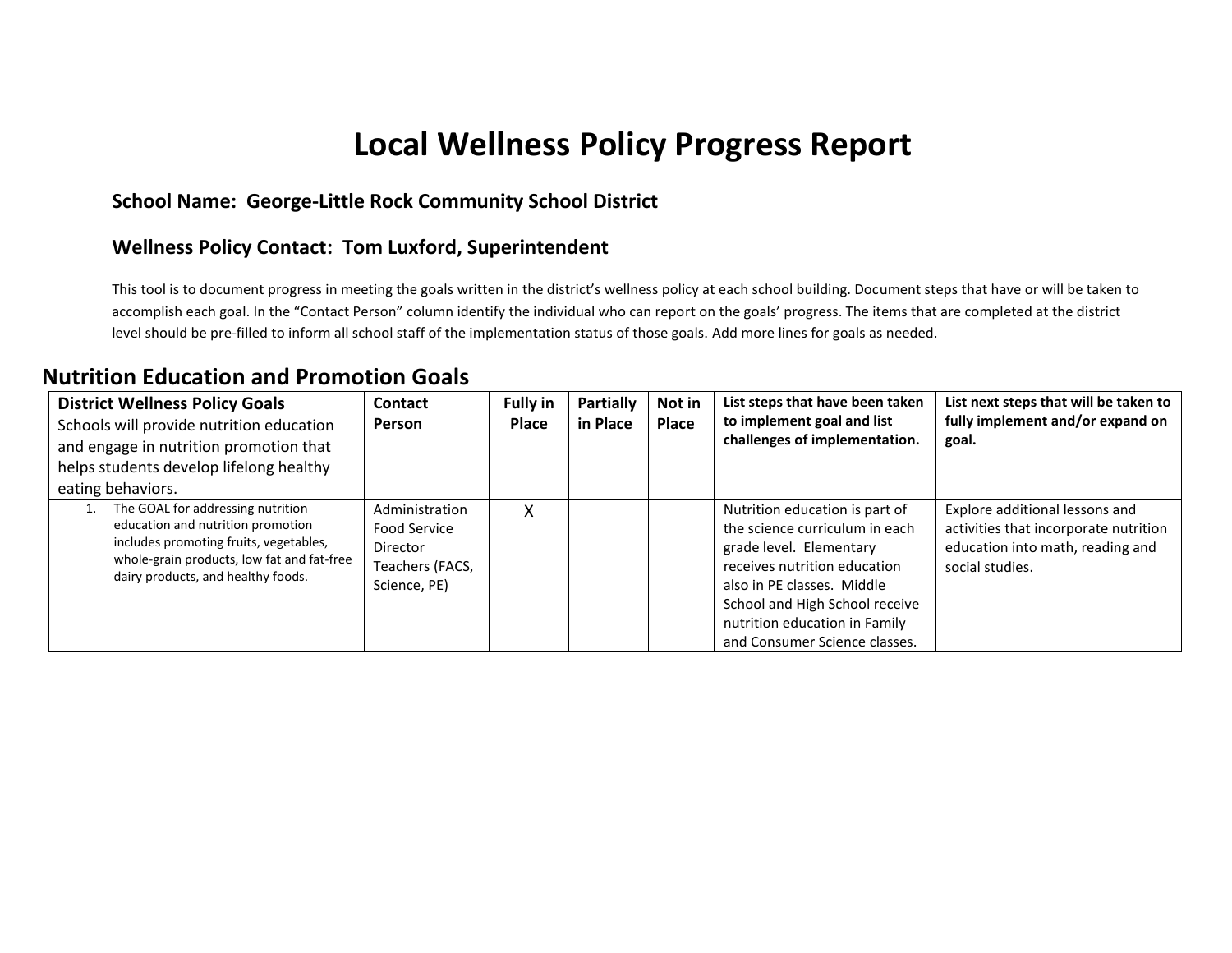### **Physical Activity Goals**

| <b>District Wellness Policy Goals</b><br>Schools will provide students and staff with<br>age and grade appropriate opportunities to<br>engage in physical activity that meet the<br>lowa Healthy Kids Act. | Contact<br>Person                                                            | <b>Fully in</b><br>Place | Partially<br>in Place | Not in<br><b>Place</b> | List steps that have been<br>taken to implement goal and<br>list challenges of<br>implementation.                                                                                                                                                                                       | List next steps that will be taken to<br>fully implement and/or expand on<br>goal.                                                                                                                                 |
|------------------------------------------------------------------------------------------------------------------------------------------------------------------------------------------------------------|------------------------------------------------------------------------------|--------------------------|-----------------------|------------------------|-----------------------------------------------------------------------------------------------------------------------------------------------------------------------------------------------------------------------------------------------------------------------------------------|--------------------------------------------------------------------------------------------------------------------------------------------------------------------------------------------------------------------|
| The GOAL for addressing physical activity<br>includes promoting the benefits of a<br>physically active lifestyle and help students<br>develop skills to engage in lifelong healthy<br>habits.              | <b>Teachers</b><br>Mr. Luenberger<br>Mr. Lutmer<br>Mr. Lupkes<br>Mr. Geerdes | x                        |                       |                        | Students are required to<br>participate in PE. Elementary<br>students have 1 hour of recess<br>daily. Heart Rate Monitors are<br>used in PE at the High School<br>level. High School PE has also<br>been utilizing our new Fitness<br>Center with weightlifting and<br>cardio machines. | Implement the use of the Fitness<br>Center for the Middle School<br>students. Continue to allow a<br>choice in PE if they do not want to<br>participate, they will be allowed to<br>walk laps during the activity. |

#### **Other School Based Activities Goals**

|    | <b>District Wellness Policy Goals</b><br>As appropriate, schools will support<br>students, staff, and parents' efforts to<br>maintain a healthy lifestyle.                                          | <b>Contact</b><br><b>Person</b>                                | <b>Fully in</b><br><b>Place</b> | Partially<br>in Place | Not in<br><b>Place</b> | List steps that have been<br>taken to implement goal and<br>list challenges of<br>implementation.                                                                                                                                     | List next steps that will be taken to<br>fully implement and/or expand on<br>goal.                                                                                                                                           |
|----|-----------------------------------------------------------------------------------------------------------------------------------------------------------------------------------------------------|----------------------------------------------------------------|---------------------------------|-----------------------|------------------------|---------------------------------------------------------------------------------------------------------------------------------------------------------------------------------------------------------------------------------------|------------------------------------------------------------------------------------------------------------------------------------------------------------------------------------------------------------------------------|
|    | The GOAL for addressing other school-<br>based activities that promote student<br>wellness include permitting students to<br>bring and carry water bottles filled with<br>water throughout the day. | Administration<br><b>Nurse</b><br>Secretary<br><b>Teachers</b> | X                               |                       |                        | Bottle filling water fountains<br>have been installed in the<br><b>Elementary School and Middle</b><br>School/High School<br>Gymnasium areas. One has<br>also been installed in the<br>Central Office building near the<br>cafeteria. | Exploring options for adding bottle<br>filling water fountains in the<br>Elementary (1) & Middle<br>School/High School (2).                                                                                                  |
| 2. | The GOAL for addressing physical activity in<br>staff includes promoting health and<br>wellness programs to engage in healthy<br>habits.                                                            | <b>School Nurse</b><br>Superintendent<br>Principals            |                                 | X                     |                        | The school nurse is developing<br>staff wellness challenges to be<br>held quarterly during the<br>school year. Our school district<br>also has a new Fitness Center<br>that staff can utilize.                                        | Information will be sent out to all<br>staff in all buildings regarding the<br>wellness challenges via email.<br>Information regarding the Fitness<br>Center has been sent out to all staff<br>and is on our school website. |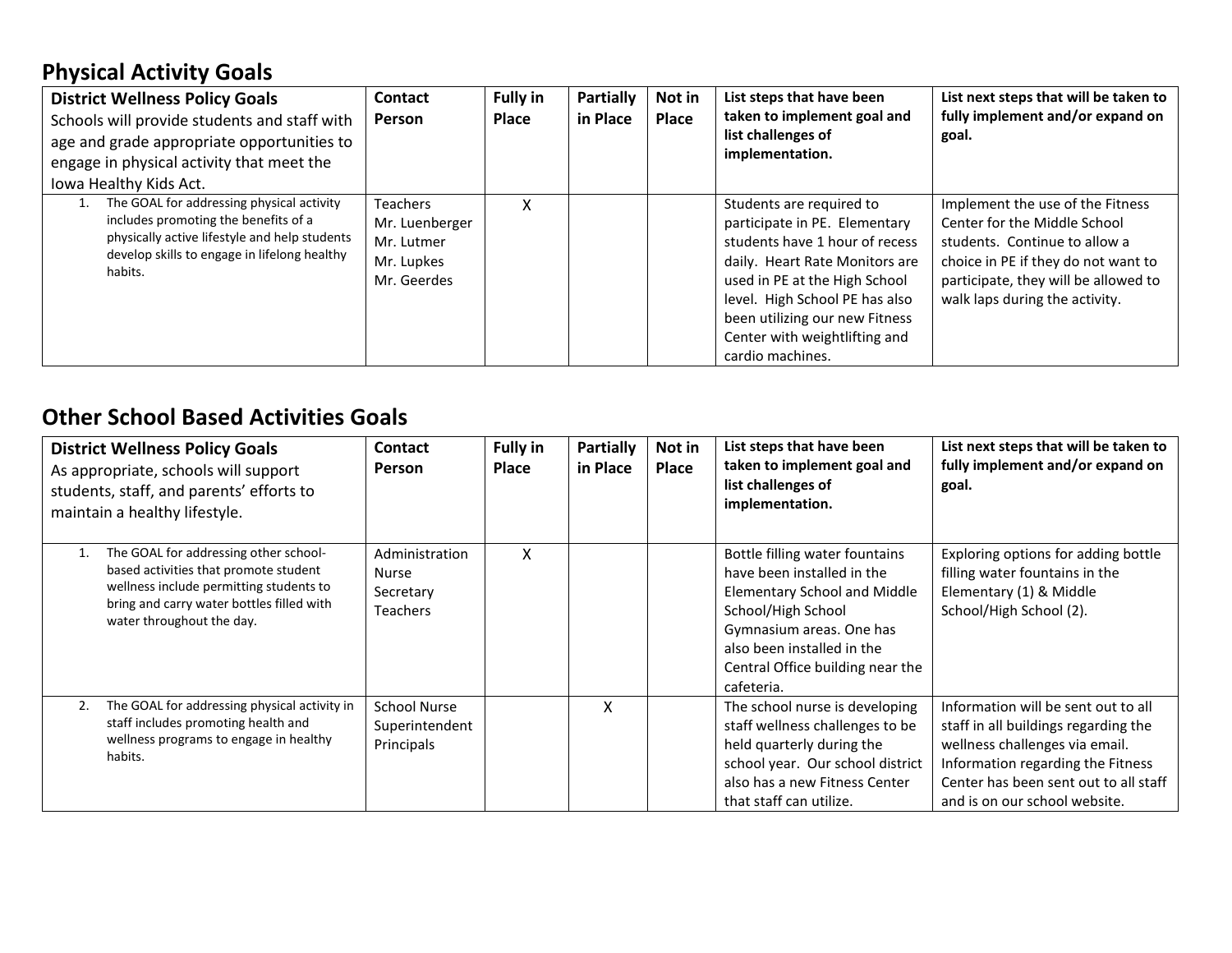### **Standards and Nutrition Guidelines for All Foods and Beverages** *Sold* **to Students During the School Day (e.g. vending, school stores, etc.)**

| <b>District Wellness Policy Goals</b>                                                                                                                                                          | <b>Contact</b><br><b>Person</b> | <b>Fully in</b><br>Place | <b>Partially</b><br>in Place | Not in<br>Place | List steps that have been<br>taken to implement goal and<br>list challenges of<br>implementation.                                                                                  | List next steps that will be taken to<br>fully implement and/or expand on<br>goal.                                                                                                                                                                                                                                                                                                                                           |
|------------------------------------------------------------------------------------------------------------------------------------------------------------------------------------------------|---------------------------------|--------------------------|------------------------------|-----------------|------------------------------------------------------------------------------------------------------------------------------------------------------------------------------------|------------------------------------------------------------------------------------------------------------------------------------------------------------------------------------------------------------------------------------------------------------------------------------------------------------------------------------------------------------------------------------------------------------------------------|
| Meals served through the National School<br>Lunch and School Breakfast Program will be<br>appealing and meet, at a minimum,<br>nutrition requirements established by state<br>and federal law. | Administration<br>Food Service  | x                        |                              |                 | Analyzing what students eat<br>and do not eat. Look for new<br>options that the students<br>would like.<br>All nutrition requirements are<br>met through careful menu<br>planning. | Schedule a meeting each quarter<br>with the student body with equal<br>representation from each grade<br>level at the middle school/high<br>school. The students are<br>encouraged to give their input and<br>feedback on how they feel<br>regarding the present lunch menu.<br>The Food Service Director continues<br>to complete continuing education<br>hours and training to meet the<br>Federal Nutrition requirements. |

### **Standards for All Foods and Beverages** *Provided* **(not sold) to Students During the School Day (e.g. class parties, foods given as reward, etc.**

| <b>District Wellness Policy Goals</b>                                                                                                                                                                                                                                              | <b>Contact</b><br><b>Person</b>                     | <b>Fully in</b><br><b>Place</b> | <b>Partially</b><br>in Place | Not in<br>Place | List steps that have been<br>taken to implement goal and<br>list challenges of<br>implementation.                        | List next steps that will be taken to<br>fully implement and/or expand on<br>goal.                 |
|------------------------------------------------------------------------------------------------------------------------------------------------------------------------------------------------------------------------------------------------------------------------------------|-----------------------------------------------------|---------------------------------|------------------------------|-----------------|--------------------------------------------------------------------------------------------------------------------------|----------------------------------------------------------------------------------------------------|
| Snacks provided to students during the<br>school day without charge will meet<br>standards set by the district in accordance<br>law. The district will provide parents a list<br>of foods and beverages that meet nutrition<br>standards for classroom snacks and<br>celebrations. | <b>Food Service</b><br>Secretary<br><b>Teachers</b> |                                 |                              |                 | Classroom teachers may send<br>home communication in their<br>newsletters regarding healthy<br>options for parties, etc. | Smart Snack list will be distributed<br>to the families of our students via<br>our school website. |